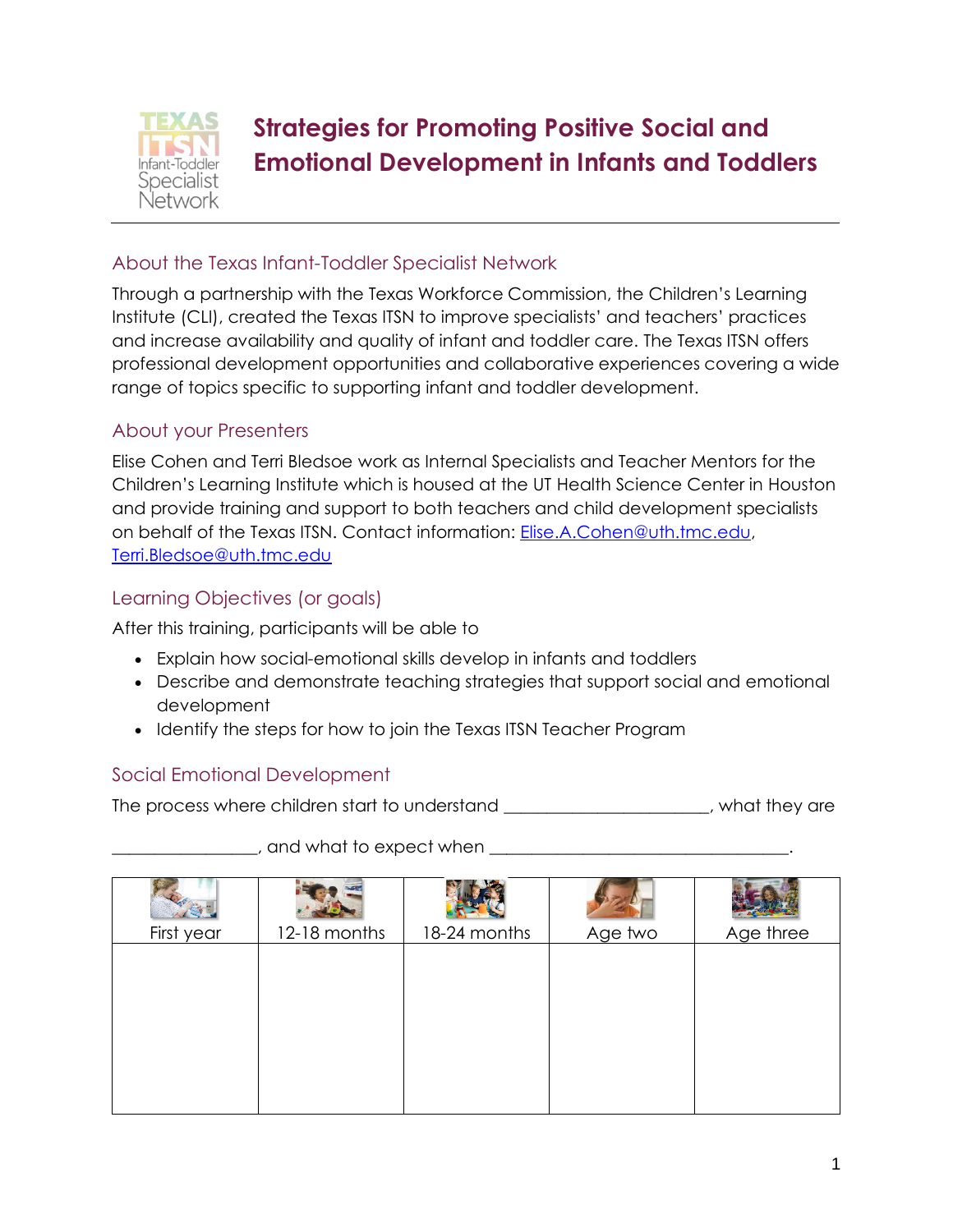#### Teaching Strategy: Label Feelings

Teachers can help infants and toddlers \_\_\_\_\_\_\_\_\_\_\_\_\_\_\_\_\_\_\_\_ their feelings by labeling them.

Why label feelings?

- builds children's emotional vocabulary
- helps children identify what is going on with their bodies (my belly hurts when I'm anxious; I shake when I am scared)
- helps them make connections between feelings and events (you are scared because of the thunder)

Write down at least 5 synonyms for each of the basic feelings.

| <b>MAD</b> | 40.45<br>$5 -$<br><b>GRAND</b><br><b>HAPPY</b><br><b>CONTRACTOR</b> | <b>SCARED</b> | SAD |
|------------|---------------------------------------------------------------------|---------------|-----|
|            |                                                                     |               |     |
|            |                                                                     |               |     |
|            |                                                                     |               |     |

Things to remember about labeling feelings:

- Point out any emotion including simple ones.
- Many behaviors (both negative and positive) can be tied back to a feeling.
- Use group activities, visual aids and songs or rhymes to capture young children's attention and explain feelings.

### Teaching Strategy: Support Turn-Taking

Teachers can support young children's ability to take turns through

\_\_\_\_\_\_\_\_\_\_\_\_\_\_\_\_\_\_\_\_\_\_, \_\_\_\_\_\_\_\_\_\_\_\_\_\_\_\_\_\_\_\_\_\_\_ and giving specific \_\_\_\_\_\_\_\_\_\_\_\_\_.

| <b>Modeling Turn-Taking</b>                                                                                                                             |  |
|---------------------------------------------------------------------------------------------------------------------------------------------------------|--|
| Infants can learn how to take turns with their teacher by passing an object back<br>and forth as the teacher says, "My turn. Your turn."                |  |
| <b>Explaining Turn-Taking</b>                                                                                                                           |  |
| Toddlers learn how to take turns when the teacher explains what is going to<br>happen, why it is going to happen, and what will happen afterwards.      |  |
| <b>Praising Turn-Taking</b>                                                                                                                             |  |
| When teachers provide children with specific praise and describe positive actions<br>when they do take turns, it helps them focus on positive behavior. |  |
|                                                                                                                                                         |  |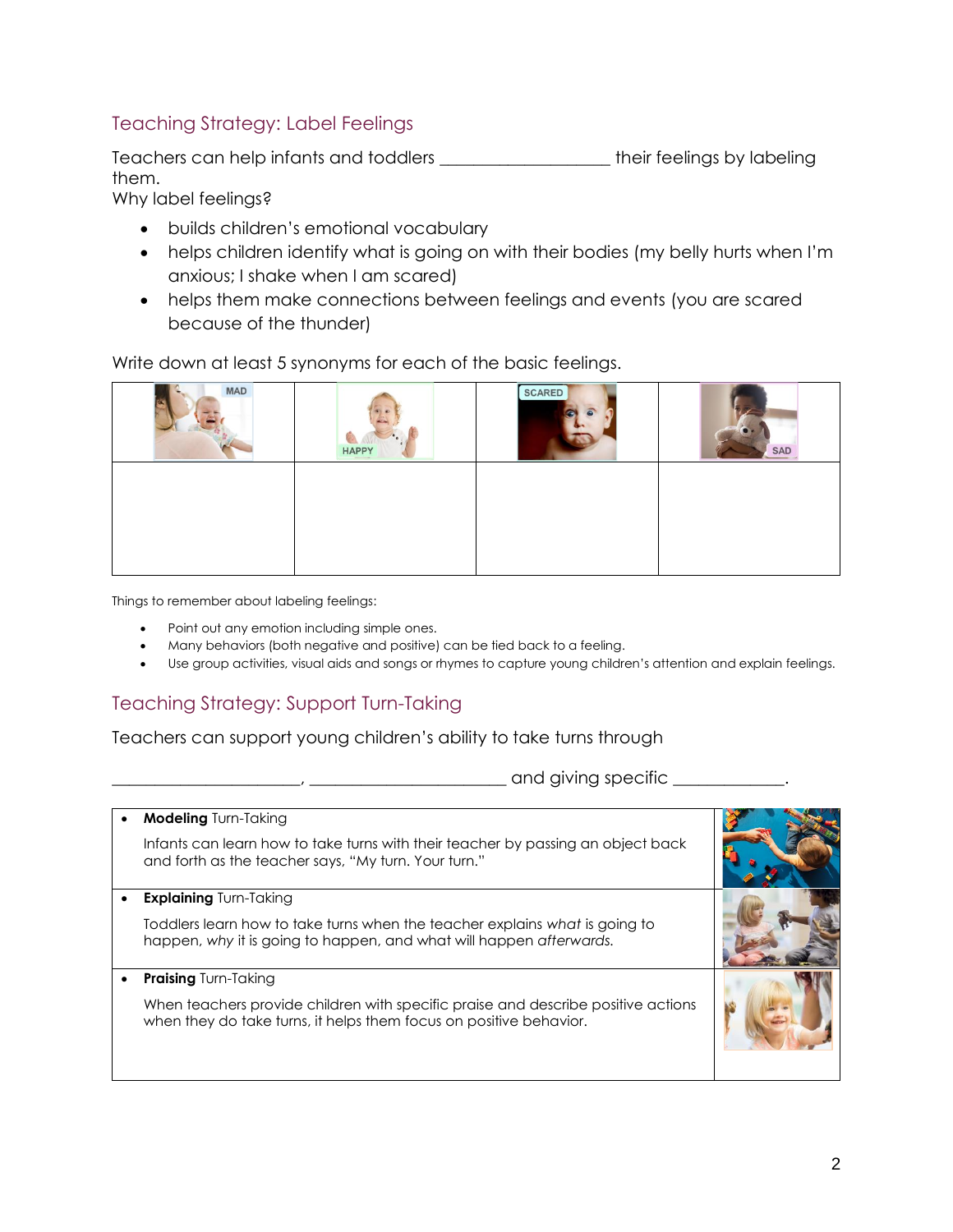What are some common routines during your day when you could encourage turntaking?

Tips for successfully supporting turn-taking:

- Music and songs are a great way to prompt and remind children to take turns.
- Plan structured opportunities that prompt turn taking are necessary for children to develop sharing skills.
- Playing outside is a great time to take turns.

#### Teaching Strategy: Offer Opportunities for Making Choices

| Making choices helps children feel | in themselves and gives |  |
|------------------------------------|-------------------------|--|
|                                    |                         |  |

them important opportunities to become aware of their own \_\_\_\_\_\_\_\_\_\_\_\_\_\_\_\_\_\_\_\_\_\_

and practice \_\_\_\_\_\_\_\_\_\_\_\_\_\_\_\_\_\_\_\_\_\_\_\_\_\_\_ and \_\_\_\_\_\_\_\_\_\_\_\_\_\_\_\_\_\_\_\_\_\_\_\_\_\_\_\_\_\_\_\_\_\_\_\_\_\_.

For Infants: Offer simple choices such as between 2 objects.





For Toddlers: Offer more complex choices such as when to do something or what to do first.

**Practice Scenario**: Abby doesn't want to come inside. What is a choice you can give her that could help her make a positive transition inside?

Remember:

- After you offer two choices, wait patiently for the child to choose one.
- Mealtimes are a perfect time to offer choices (which food they like better, what they will eat first)